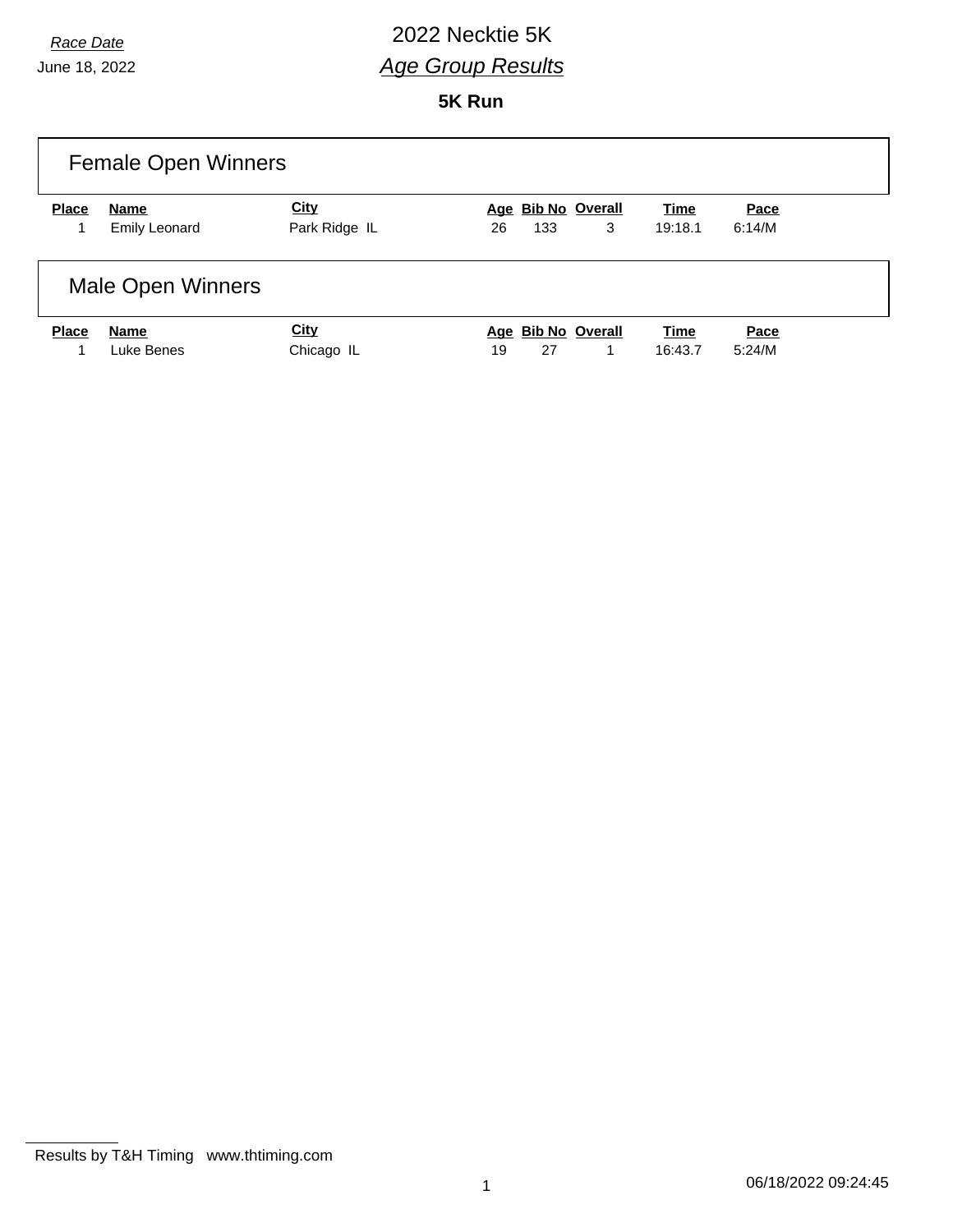## *Race Date* 2022 Necktie 5K *Age Group Results*

| Female 5 and Under                        |                          |    |     |                    |             |         |  |
|-------------------------------------------|--------------------------|----|-----|--------------------|-------------|---------|--|
| <b>Place</b><br><b>Name</b>               | <b>City</b>              |    |     | Age Bib No Overall | <b>Time</b> | Pace    |  |
| $1 *$<br><b>Delany Brewe</b>              | <b>Beverly Shores IN</b> | 5  | 40  | 112                | 33:32.9     | 10:49/M |  |
| 2 * Ellianna Charron                      | Valparaiso IN            | 5  | 51  | 181                | 54:23.5     | 17:33/M |  |
| Male 5 and Under                          |                          |    |     |                    |             |         |  |
| <b>Place</b><br><b>Name</b>               | <b>City</b>              |    |     | Age Bib No Overall | <b>Time</b> | Pace    |  |
| 1 * Theo Brewe                            | <b>Beverly Shores IN</b> | 4  | 43  | 113                | 33:32.9     | 10:49/M |  |
| 2 * Ara Killian                           | Glenview IL              | 5  | 126 | 227                | 1:05:57.1   | 21:17/M |  |
| Female 6 to 7                             |                          |    |     |                    |             |         |  |
| <b>Place</b><br><b>Name</b>               | City                     |    |     | Age Bib No Overall | <b>Time</b> | Pace    |  |
| $1*$<br>Ocean Torres                      | Chesterton IN            | 6  | 251 | 133                | 37:43.7     | 12:10/M |  |
| Ella Thiems<br>$2^*$                      | Indianapolis IN          | 7  | 244 | 175                | 53:44.3     | 17:20/M |  |
| Male 6 to 7                               |                          |    |     |                    |             |         |  |
| <b>Place</b><br><b>Name</b>               | <b>City</b>              |    |     | Age Bib No Overall | <b>Time</b> | Pace    |  |
| $\star$<br>Elijah Sikkema<br>$\mathbf{1}$ | Munster IN               | 6  | 219 | 146                | 41:57.4     | 13:32/M |  |
| Female 8 to 9                             |                          |    |     |                    |             |         |  |
| <b>Place</b><br><b>Name</b>               | <b>City</b>              |    |     | Age Bib No Overall | <b>Time</b> | Pace    |  |
| Sophia Thiems<br>$\star$<br>1             | Indianapolis IN          | 9  | 247 | 176                | 53:44.7     | 17:20/M |  |
| Aline Killian<br>$\overline{2}$           | Glenview IL              | 9  | 125 | 177                | 53:45.1     | 17:20/M |  |
| Female 10 to 11                           |                          |    |     |                    |             |         |  |
| <b>Place</b><br><b>Name</b>               | City                     |    |     | Age Bib No Overall | <b>Time</b> | Pace    |  |
| Mia Schirripa<br>$1$ *                    | Dune Acres IN            | 10 | 10  | 118                | 34:27.3     | 11:07/M |  |
| Male 10 to 11                             |                          |    |     |                    |             |         |  |
| <b>Place</b><br><b>Name</b>               | <b>City</b>              |    |     | Age Bib No Overall | <b>Time</b> | Pace    |  |
| Zachary Lindley<br>$1$ *                  | Beckley WV               | 10 | 144 | 23                 | 23:47.5     | 7:41/M  |  |
| Benjamin Sikkema<br>2 *                   | Munster IN               | 10 | 218 | 70                 | 28:08.2     | 9:05/M  |  |

Results by T&H Timing www.thtiming.com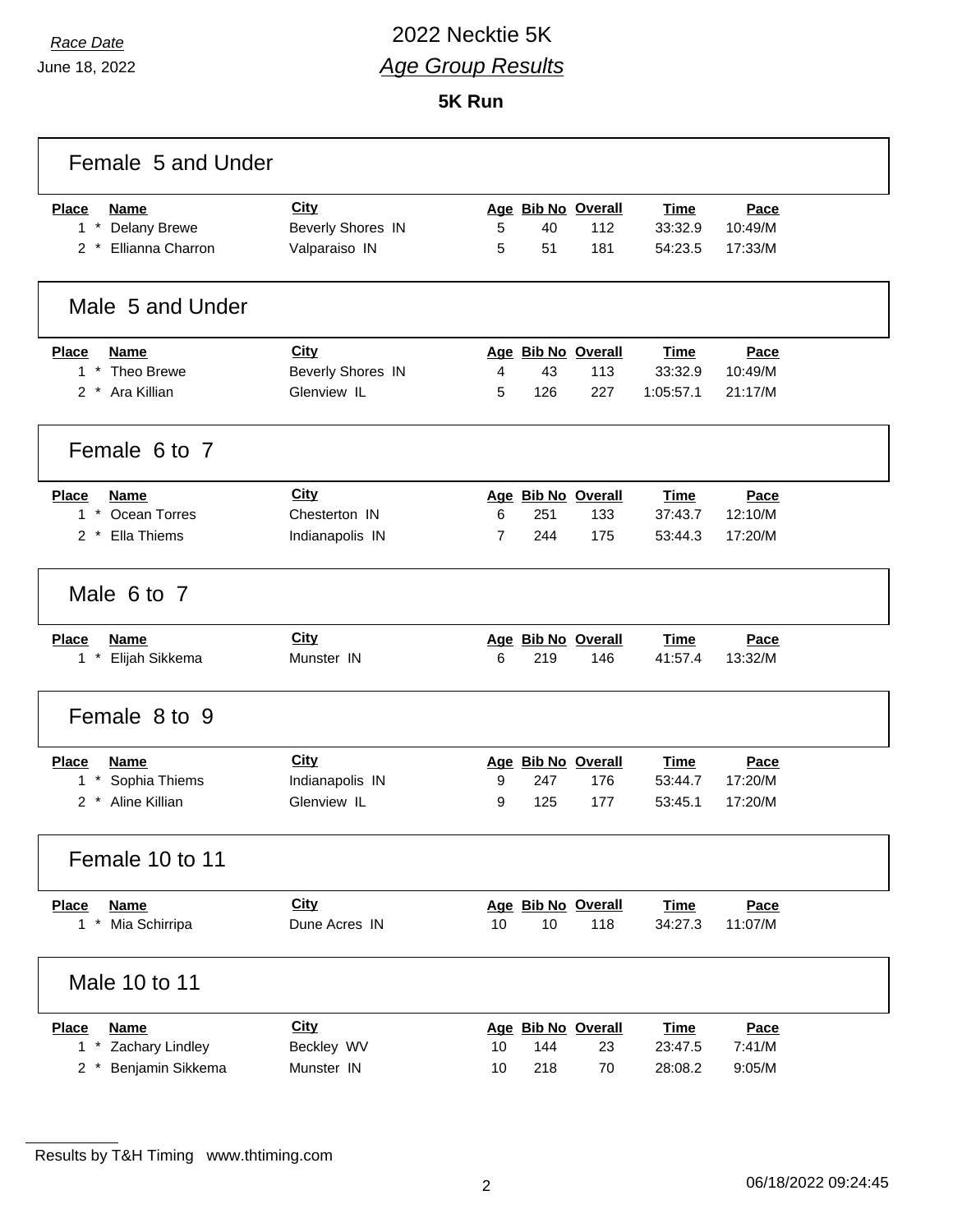### *Race Date* 2022 Necktie 5K *Age Group Results*

| Female 12 to 14                          |                          |    |     |                    |             |         |  |  |  |
|------------------------------------------|--------------------------|----|-----|--------------------|-------------|---------|--|--|--|
| <b>Place</b><br><b>Name</b>              | City                     |    |     | Age Bib No Overall | Time        | Pace    |  |  |  |
| $\star$<br>Sophia Chavez<br>$\mathbf{1}$ | Valparaiso IN            | 14 | 55  | 63                 | 27:46.6     | 8:58/M  |  |  |  |
| 2<br>Veronica Hartlage                   | <b>Beverly Shores IN</b> | 13 | 93  | 166                | 49:00.2     | 15:48/M |  |  |  |
| 3<br>Bella Schirripa                     | Chesterton IN            | 12 | 12  | 167                | 49:10.1     | 15:52/M |  |  |  |
| Clara Strzechowski<br>4                  | Valparaiso IN            | 14 | 233 | 201                | 1:00:53.3   | 19:39/M |  |  |  |
| Male 12 to 14                            |                          |    |     |                    |             |         |  |  |  |
| <b>Place</b><br><b>Name</b>              | <b>City</b>              |    |     | Age Bib No Overall | Time        | Pace    |  |  |  |
| 1<br>$^\star$<br>Vance Lindley           | Beckley WV               | 13 | 143 | 8                  | 21:47.6     | 7:02/M  |  |  |  |
| Matthew Sikkema<br>$\overline{2}$        | Munster IN               | 14 | 220 | 69                 | 28:03.3     | 9:03/M  |  |  |  |
| 3<br>Jack Bowen                          |                          | 14 | 277 | 78                 | 28:44.3     | 9:16/M  |  |  |  |
| <b>Oliver Chaddock</b><br>4              |                          | 13 | 274 | 126                | 36:48.2     | 11:52/M |  |  |  |
| 5<br><b>Jake Everds</b>                  | Evanston IL              | 14 | 72  | 127                | 37:00.1     | 11:56/M |  |  |  |
| 6<br>Nathan Dunscombe                    | Plainfield IN            | 13 | 71  | 137                | 38:06.8     | 12:18/M |  |  |  |
| Female 15 to 19                          |                          |    |     |                    |             |         |  |  |  |
| <b>Place</b><br><b>Name</b>              | <b>City</b>              |    |     | Age Bib No Overall | Time        | Pace    |  |  |  |
| <b>Colette Lindley</b><br>$\mathbf{1}$   | Beckley WV               | 18 | 140 | 15                 | 22:21.8     | 7:13/M  |  |  |  |
| 2<br>Maggie Fudacz                       | Schererville IN          | 18 | 78  | 28                 | 23:55.9     | 7:43/M  |  |  |  |
| 3<br>Cecilia Lindley                     | Beckley WV               | 16 | 139 | 33                 | 24:29.9     | 7:54/M  |  |  |  |
| Samantha Walden<br>4                     | Crown Point IN           | 15 | 272 | 42                 | 25:16.4     | 8:09/M  |  |  |  |
| 5<br>Julia Benes                         | Chicago IL               | 19 | 26  | 50                 | 25:56.3     | 8:22/M  |  |  |  |
| Jenna Sabella<br>6                       | Chicago IL               | 17 | 199 | 100                | 30:59.3     | 10:00/M |  |  |  |
| Ali Sierazy<br>7                         | Chesterton IN            | 16 | 217 | 132                | 37:43.7     | 12:10/M |  |  |  |
| 8<br>Murial Strzechowski                 | Valparaiso IN            | 16 | 235 | 202                | 1:00:53.8   | 19:39/M |  |  |  |
| Amelia Strzechowski<br>9                 | Valparaiso IN            | 19 | 231 | 209                | 1:01:34.1   | 19:52/M |  |  |  |
| Male 15 to 19                            |                          |    |     |                    |             |         |  |  |  |
| <b>Name</b><br><b>Place</b>              | <b>City</b>              |    |     | Age Bib No Overall | <b>Time</b> | Pace    |  |  |  |
| <b>Blaine Reyes</b><br>$\mathbf{1}$      |                          | 18 | 191 | 66                 | 27:55.4     | 9:00/M  |  |  |  |
|                                          | <b>Beverly Shores IN</b> |    |     |                    |             |         |  |  |  |
| Seth Willems<br>2                        | Crown Point IN           | 18 | 261 | 139                | 38:25.7     | 12:24/M |  |  |  |
| Seth Strzechowski<br>3                   | Chicago IL               | 17 | 236 | 206                | 1:01:23.2   | 19:48/M |  |  |  |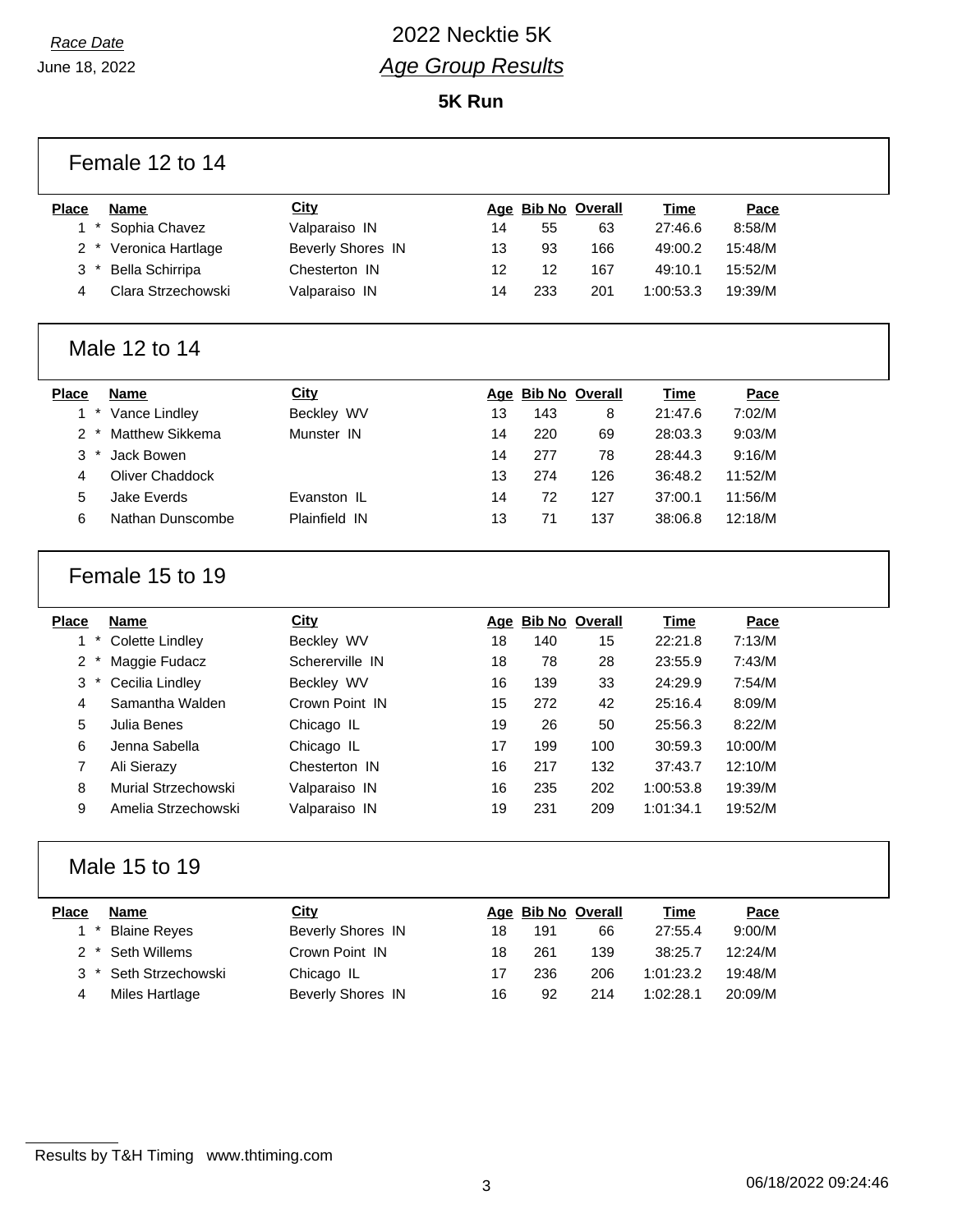| Female 20 to 24                                  |                          |    |     |                    |             |         |  |
|--------------------------------------------------|--------------------------|----|-----|--------------------|-------------|---------|--|
| <b>Place</b><br><b>Name</b>                      | <b>City</b>              |    |     | Age Bib No Overall | <b>Time</b> | Pace    |  |
| $\pmb{\ast}$<br>Adeline Naon<br>1                | Indianapolis IN          | 23 | 163 | 38                 | 25:01.6     | 8:04/M  |  |
| $\overline{2}$<br>Emily Walden                   | Crown Point IN           | 20 | 273 | 58                 | 27:24.6     | 8:51/M  |  |
| 3<br>Madeline Sabella                            | Chicago IL               | 22 | 200 | 99                 | 30:58.3     | 9:59/M  |  |
| Cynthia Sorbellini<br>4                          | Highland IN              | 22 | 226 | 114                | 33:56.6     | 10:57/M |  |
| 5<br><b>Rylyn Miller</b>                         | Lowell IN                | 21 | 158 | 148                | 42:10.2     | 13:36/M |  |
| 6<br>Gabrielle Pizza                             | <b>Beverly Shores IN</b> | 22 | 179 | 183                | 55:07.1     | 17:47/M |  |
| Male 20 to 24                                    |                          |    |     |                    |             |         |  |
| Place<br><b>Name</b>                             | <b>City</b>              |    |     | Age Bib No Overall | <b>Time</b> | Pace    |  |
| $^\star$<br>Zach Benes<br>1.                     | Chicago IL               | 22 | 28  | $\overline{2}$     | 17:14.1     | 5:34/M  |  |
| $^\star$<br>Tyler Sorbellini<br>2                | Highland IN              | 24 | 227 | 17                 | 22:41.6     | 7:19/M  |  |
| 3<br><b>Brandon Winter</b>                       | Lowell IN                | 24 | 264 | 19                 | 23:07.3     | 7:28/M  |  |
| Kelston Haden<br>4                               | Gary IN                  | 24 | 89  | 22                 | 23:39.3     | 7:38/M  |  |
| 5<br><b>Richard Naon</b>                         |                          | 24 | 286 | 55                 | 27:04.9     | 8:44/M  |  |
| 6<br>William Hope                                | Oak Park IL              | 22 | 104 | 107                | 32:56.8     | 10:38/M |  |
| $\overline{7}$<br><b>Justin Andrews</b>          |                          | 23 | 282 | 149                | 42:10.7     | 13:36/M |  |
| 8<br>Miles Pizza                                 | <b>Beverly Shores IN</b> | 24 | 180 | 184                | 55:08.3     | 17:47/M |  |
| Female 25 to 29                                  |                          |    |     |                    |             |         |  |
| <b>Place</b><br><b>Name</b>                      | <b>City</b>              |    |     | Age Bib No Overall | <b>Time</b> | Pace    |  |
| $1*$<br><b>Madeline Spear</b>                    |                          | 29 | 283 | 60                 | 27:39.8     | 8:55/M  |  |
| $\overline{2}$<br>$^\star$<br><b>Gracie Ball</b> | <b>Trail Creek IN</b>    | 27 | 22  | 72                 | 28:17.6     | 9:08/M  |  |
| 3<br>Anna Reyes                                  | Chesterton IN            | 25 | 190 | 154                | 42:55.6     | 13:51/M |  |
| <b>Riley Pizza</b><br>4                          | <b>Beverly Shores IN</b> | 27 | 181 | 178                | 53:54.7     | 17:23/M |  |
| Male 25 to 29                                    |                          |    |     |                    |             |         |  |
| <b>Place</b><br><b>Name</b>                      | <b>City</b>              |    |     | Age Bib No Overall | <b>Time</b> | Pace    |  |
| $\star$<br>Andrew Jankowski<br>1                 | Warsaw IN                | 26 | 106 | 4                  | 20:39.1     | 6:40/M  |  |
| $\overline{2}$<br><b>Taylor Neff</b>             | Granger IN               | 26 | 166 | 26                 | 23:53.5     | 7:42/M  |  |
| 3<br>Josh Hettiger                               | Oak Lawn IL              | 25 | 98  | 67                 | 27:57.7     | 9:01/M  |  |
| <b>Clifton Somers</b><br>4                       | Coralville IA            | 27 | 224 | 76                 | 28:36.2     | 9:14/M  |  |
| 5<br><b>Mackinder Bowers</b>                     | La Porte IN              | 26 | 37  | 115                | 33:57.6     | 10:57/M |  |
| 6<br>Jake Merryman                               | Chesterton IN            | 25 | 154 | 153                | 42:55.1     | 13:51/M |  |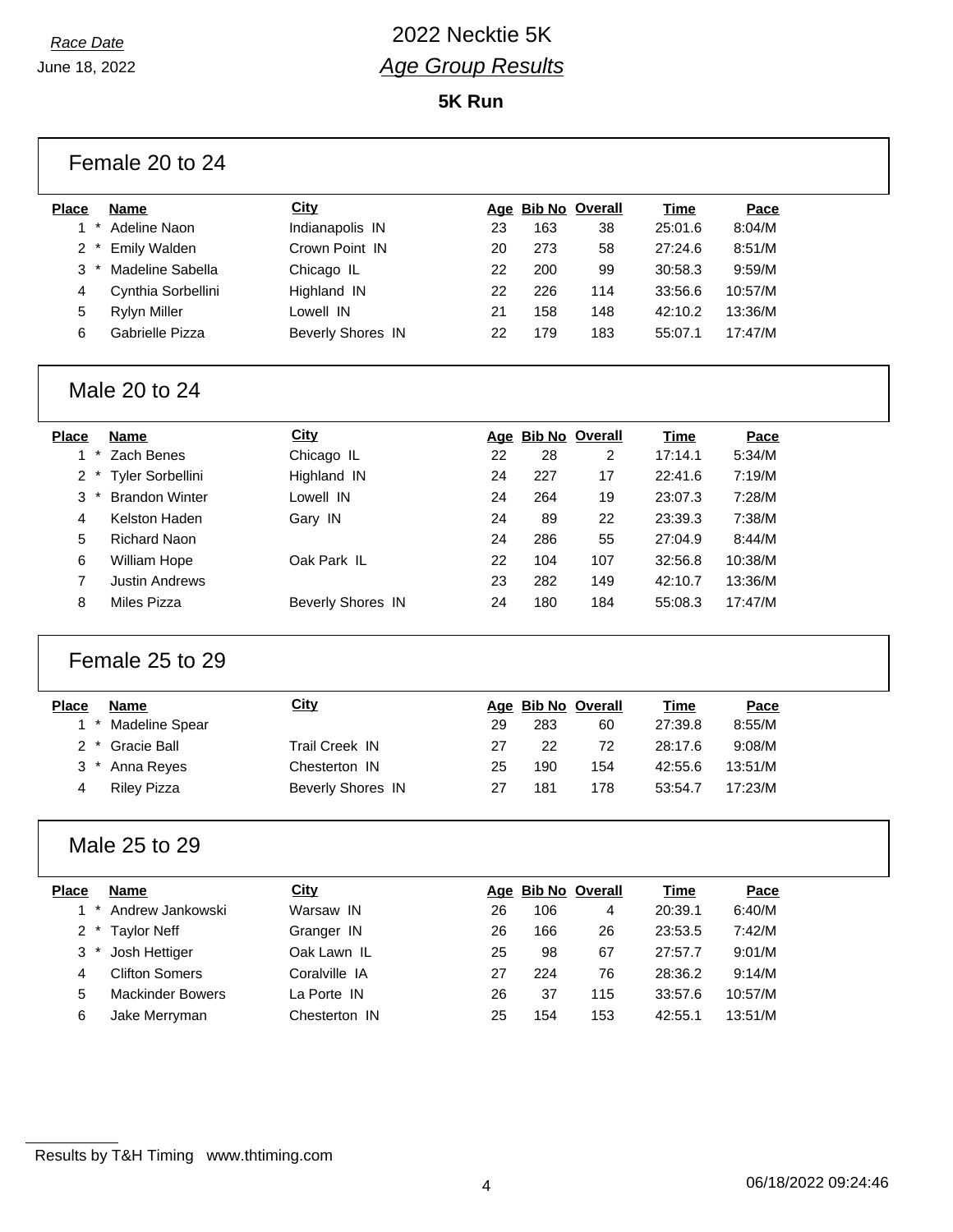$\Gamma$ 

### *Race Date* 2022 Necktie 5K *Age Group Results*

| <b>Place</b>      | Name                   | <b>City</b>              |    |     | Age Bib No Overall | Time        | Pace    |
|-------------------|------------------------|--------------------------|----|-----|--------------------|-------------|---------|
| $1 *$             | L'Oreal Leonard        | Tinley Park IL           | 33 | 134 | 41                 | 25:15.3     | 8:09/M  |
| $2 *$             | <b>Allison Thiems</b>  | Chicago IL               | 32 | 243 | 64                 | 27:50.5     | 8:59/M  |
| 3                 | <b>Brandy Bogart</b>   | Michigan City IN         | 30 | 32  | 82                 | 29:03.6     | 9:22/M  |
| 4                 | Erika Johns            | Valparaiso IN            | 30 | 109 | 88                 | 29:51.8     | 9:38/M  |
| 5                 | <b>Brittany Tripp</b>  | Valparaiso IN            | 32 | 253 | 91                 | 30:06.4     | 9:43/M  |
| 6                 | <b>Hayley Gates</b>    | Chicago IL               | 34 | 80  | 129                | 37:12.7     | 12:00/M |
| $\overline{7}$    | <b>Kaley Piercy</b>    | Valparaiso IN            | 32 | 176 | 161                | 47:28.2     | 15:19/M |
| 8                 | Mary Werner            |                          | 32 | 289 | 199                | 59:59.3     | 19:21/M |
| 9                 | Sara Bergerson         | <b>Beverly Shores IN</b> | 34 | 31  | 203                | 1:01:05.5   | 19:42/M |
| 10                | Lauren Lajuenesse      | Chicago IL               | 34 | 130 | 220                | 1:04:34.1   | 20:50/M |
| 11                | Aidan Quealy           | <b>Beverly Shores IN</b> | 30 | 8   | 224                | 1:05:45.3   | 21:13/M |
|                   | Male 30 to 34          |                          |    |     |                    |             |         |
| <b>Place</b>      | <b>Name</b>            | <b>City</b>              |    |     | Age Bib No Overall | <b>Time</b> | Pace    |
| $1 *$             | Matt Tharp             | Oak Park IL              | 33 | 242 | 11                 | 22:04.8     | 7:07/M  |
| $2*$              | Johnny Sha             | Chicago IL               | 31 | 9   | 14                 | 22:20.6     | 7:12/M  |
| 3<br>$\pmb{\ast}$ | <b>Grant Danby</b>     | Munster IN               | 32 | 64  | 20                 | 23:21.8     | 7:32/M  |
| 4                 | <b>Michael Piercy</b>  | Valparaiso IN            | 33 | 177 | 21                 | 23:34.9     | 7:36/M  |
| 5                 | Ben Kalinowski         | Highland IN              | 34 | 111 | 43                 | 25:25.4     | 8:12/M  |
| 6                 | <b>Tyler Washluske</b> | Michigan City IN         | 30 | 255 | 85                 | 29:29.1     | 9:31/M  |
| $\overline{7}$    | Connor Nolan           | Valparaiso IN            | 32 | 168 | 90                 | 30:05.1     | 9:42/M  |
| 8                 | Robert Werner          |                          | 32 | 288 | 200                | 1:00:07.6   | 19:24/M |
| 9                 | Patrick Bergerson      | <b>Beverly Shores IN</b> | 34 | 30  | 204                | 1:01:06.1   | 19:43/M |
|                   | Female 35 to 39        |                          |    |     |                    |             |         |
| <b>Place</b>      | <b>Name</b>            | <b>City</b>              |    |     | Age Bib No Overall | Time        | Pace    |
|                   | 1 * Allison Schmitt    | Palatine IL              | 35 | 206 | 9                  | 21:51.2     | 7:03/M  |
| $2*$              | Emily Sheahen Feller   | Chesterton IN            | 37 | 300 | 40                 | 25:14.4     | 8:09/M  |
| 3                 | <b>Eileen Torres</b>   | Chesterton IN            | 38 | 250 | 65                 | 27:50.9     | 8:59/M  |
| 4                 | Maria Blomenfeild      |                          | 39 | 285 | 86                 | 29:31.7     | 9:32/M  |
| 5                 | Victoria Parry         | Valparaiso IN            | 35 | 174 | 98                 | 30:50.5     | 9:57/M  |
| $\,6$             | <b>Wendy Flores</b>    | Oak Lawn IL              | 37 | 75  | 117                | 34:21.9     | 11:05/M |
| $\overline{7}$    | <b>Stacy Price</b>     | Valparaiso IN            | 36 | 185 | 142                | 39:17.6     | 12:41/M |
| 8                 | Annaliese McSweeney    | Beverly Shores IN        | 35 | 152 | 150                | 42:14.9     | 13:38/M |
| 9                 | Jean Reidy             | Chicago IL               | 36 | 189 | 171                | 50:49.9     | 16:24/M |
| 10                | Antonia Banks          | Hobart IN                | 37 | 23  | 193                | 58:24.5     | 18:51/M |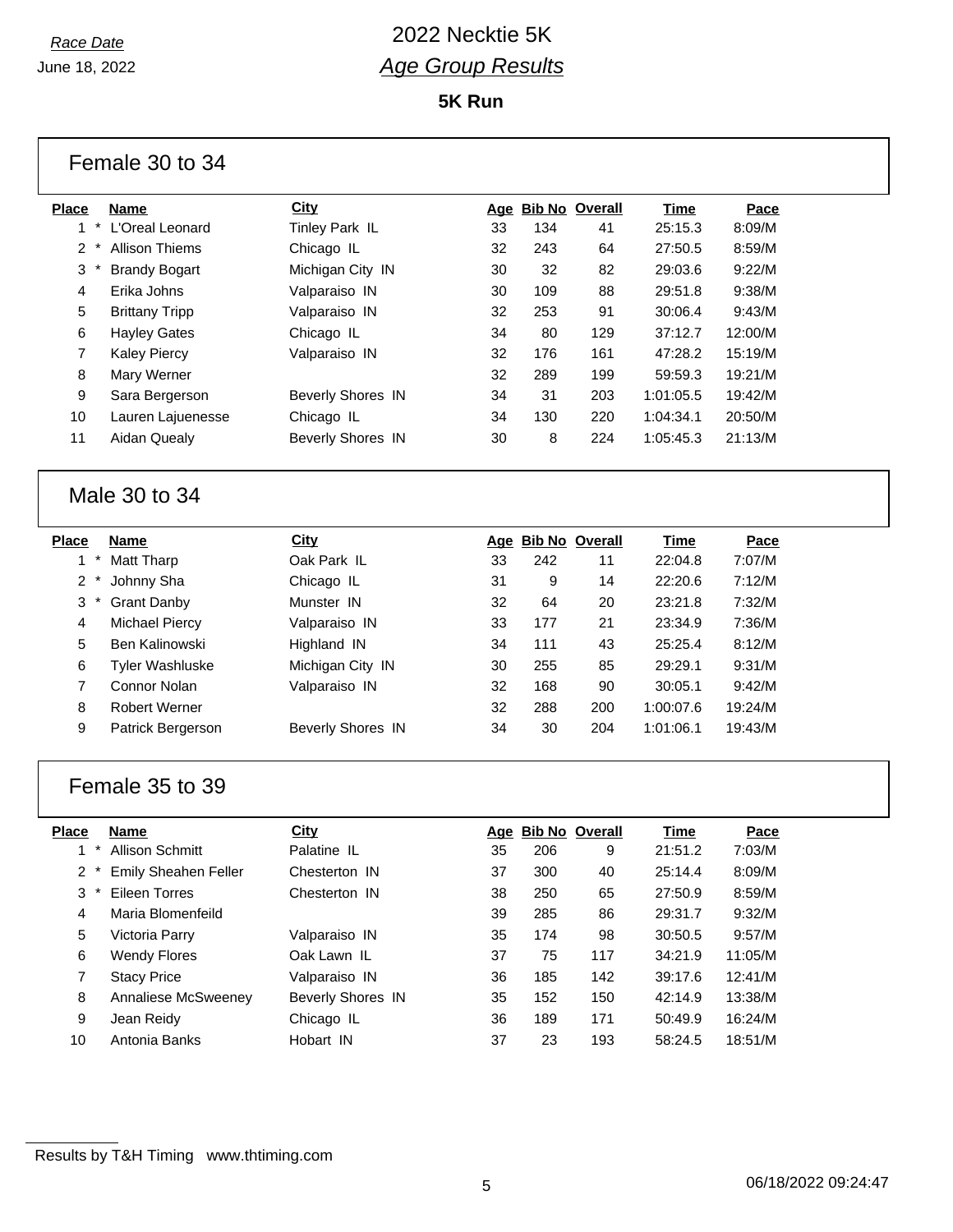**5K Run**

|                | Male 35 to 39         |                          |    |                    |                |             |         |  |
|----------------|-----------------------|--------------------------|----|--------------------|----------------|-------------|---------|--|
| <b>Place</b>   | <b>Name</b>           | <b>City</b>              |    | Age Bib No Overall |                | <b>Time</b> | Pace    |  |
| $1 *$          | <b>Tyler Thiems</b>   | Indianapolis IN          | 35 | 248                | 5              | 21:04.7     | 6:48/M  |  |
| $\overline{2}$ | <b>William Torres</b> | Chesterton IN            | 38 | 252                | 10             | 22:00.4     | 7:06/M  |  |
| 3<br>$\ast$    | Matt Cunningham       | Michigan City IN         | 38 | 63                 | 34             | 24:39.4     | 7:57/M  |  |
| 4              | Patrick Leonard       | Tinley Park IL           | 36 | 135                | 37             | 24:55.1     | 8:02/M  |  |
| 5              | Pete Skvara           |                          | 36 | 287                | 73             | 28:21.1     | 9:09/M  |  |
| 6              | James Little          | Crown Point IN           | 37 | 146                | 81             | 28:53.8     | 9:19/M  |  |
| 7              | Mike Kane             | Valparaiso IN            | 37 | 113                | 92             | 30:12.2     | 9:45/M  |  |
| 8              | <b>Greg Sauder</b>    | Naperville IL            | 35 | 205                | 101            | 31:10.8     | 10:04/M |  |
| 9              | Jeffrey Gates         | Chicago IL               | 35 | 81                 | 128            | 37:12.5     | 12:00/M |  |
| 10             | Steve Mazeika         | Chicago IL               | 35 | 150                | 221            | 1:04:37.3   | 20:51/M |  |
|                | Female 40 to 44       |                          |    |                    |                |             |         |  |
| <b>Place</b>   | <b>Name</b>           | City                     |    | Age Bib No Overall |                | <b>Time</b> | Pace    |  |
| $^\star$<br>1  | Kay Pliske            | Laporte IN               | 43 | 182                | 56             | 27:07.9     | 8:45/M  |  |
| $2 *$          | Sandi Harkness        | Oak Lawn IL              | 41 | 90                 | 68             | 27:58.5     | 9:01/M  |  |
| 3              | Dana Huwig            | Chesterton IN            | 41 | 105                | 89             | 29:55.7     | 9:39/M  |  |
| 4              | Katie Greenhill       | New Lenox IL             | 42 | 85                 | 95             | 30:38.1     | 9:53/M  |  |
| 5              | <b>Molly Brewe</b>    | <b>Beverly Shores IN</b> | 43 | 42                 | 111            | 33:32.9     | 10:49/M |  |
| 6              | Sarah Sikkema         | Munster IN               | 42 | 222                | 124            | 36:19.8     | 11:43/M |  |
| 7              | Sandra Yencho         | New York NY              | 42 | 268                | 145            | 40:24.6     | 13:02/M |  |
| 8              | Latanza Williams      | Hobart IN                | 42 | 263                | 189            | 57:31.8     | 18:34/M |  |
|                | Male 40 to 44         |                          |    |                    |                |             |         |  |
| <b>Place</b>   | <b>Name</b>           | <b>City</b>              |    | Age Bib No Overall |                | <b>Time</b> | Pace    |  |
| $1 *$          | <b>Tim Schreiber</b>  |                          | 42 | 278                | $\overline{7}$ | 21:29.2     | 6:56/M  |  |
| $2^*$          | John Nadratowski      |                          | 41 | 281                | 16             | 22:30.8     | 7:16/M  |  |
| З              | Eric Greenhill        | New Lenox IL             | 40 | 84                 | 96             | 30:39.7     | 9:53/M  |  |
| 4              | lan Brewe             | <b>Beverly Shores IN</b> | 43 | 41                 | 110            | 33:29.1     | 10:48/M |  |
| 5              | Raymond Sikkema       | Munster IN               | 42 | 221                | 147            | 41:58.7     | 13:33/M |  |
|                | Female 45 to 49       |                          |    |                    |                |             |         |  |
| <b>Place</b>   | <b>Name</b>           | City                     |    | Age Bib No Overall |                | <b>Time</b> | Pace    |  |
| $1 *$          | Poppy Carden          | Porter IN                | 49 | 48                 | 44             | 25:25.5     | 8:12/M  |  |
| $2^*$          | Gwen O'Connor         | Chesterton IN            | 47 | 169                | 51             | 25:57.1     | 8:22/M  |  |

Results by T&H Timing www.thtiming.com

 \* Brenda Chavez Valparaiso IN 45 54 57 27:20.3 8:49/M Carri Ables Hobart IN 45 14 80 28:47.3 9:17/M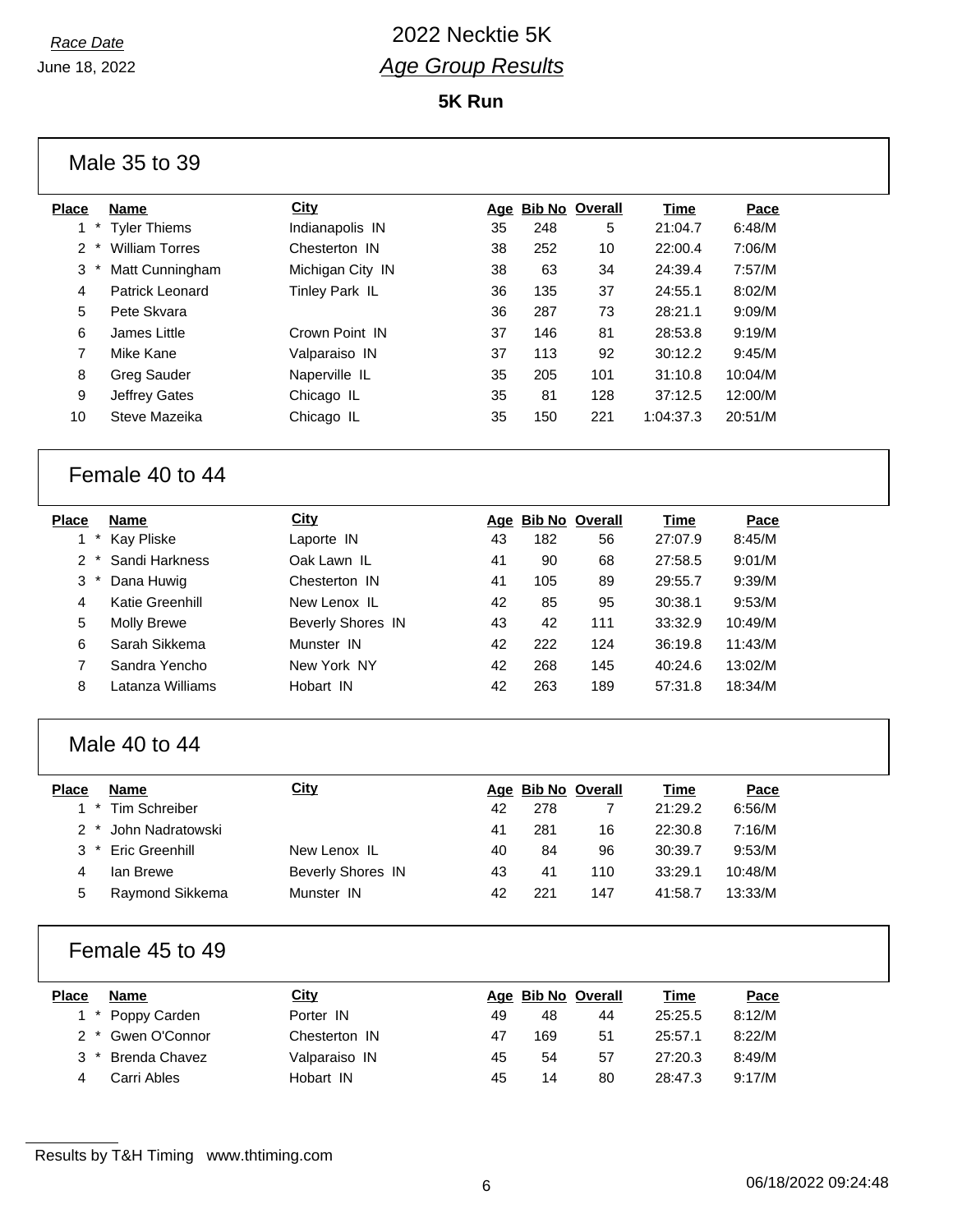| Female 45 to 49 |                          |                          |    |     |                    |             |         |  |  |
|-----------------|--------------------------|--------------------------|----|-----|--------------------|-------------|---------|--|--|
| <b>Place</b>    | <b>Name</b>              | City                     |    |     | Age Bib No Overall | <b>Time</b> | Pace    |  |  |
| 5               | Jackie Griggs            | <b>Beverly Shores IN</b> | 49 | 3   | 144                | 40:09.7     | 12:57/M |  |  |
| 6               | Sue Heneghan             | Chesterton IN            | 48 | 94  | 151                | 42:40.5     | 13:46/M |  |  |
| $\overline{7}$  | Lana Bozanic             | Valparaiso IN            | 46 | 38  | 152                | 42:41.4     | 13:46/M |  |  |
| 8               | Suzie Willems            | Crown Point IN           | 47 | 262 | 158                | 46:30.2     | 15:00/M |  |  |
| 9               | <b>Francine Gemperle</b> | Pittsburgh PA            | 47 | 82  | 216                | 1:02:30.4   | 20:10/M |  |  |
| 10              | Mary Quasney             | Munster IN               | 48 | 186 | 217                | 1:04:12.8   | 20:43/M |  |  |
|                 | Male 45 to 49            |                          |    |     |                    |             |         |  |  |
| <b>Place</b>    | Name                     | City                     |    |     | Age Bib No Overall | Time        | Pace    |  |  |
| $1*$            | Thomas Walden            | Crown Point IN           | 48 | 271 | 6                  | 21:16.5     | 6:52/M  |  |  |
| $2 *$           | <b>Brian Strefling</b>   | Michigan City IN         | 48 | 229 | 31                 | 23:58.4     | 7:44/M  |  |  |
| 3               | <b>Thomas Glikis</b>     |                          | 48 | 279 | 48                 | 25:52.4     | 8:21/M  |  |  |
| 4               | Andy Chavez              | Valparaiso IN            | 46 | 53  | 62                 | 27:46.5     | 8:58/M  |  |  |
| 5               | lan Bowen                | Chesterton IN            | 45 | 35  | 77                 | 28:44.2     | 9:16/M  |  |  |
| 6               | <b>Brian Carden</b>      | Porter IN                | 49 | 46  | 94                 | 30:32.7     | 9:51/M  |  |  |
| $\overline{7}$  | Kristin Lindley          | Beckley WV               | 48 | 142 | 119                | 35:21.7     | 11:24/M |  |  |
| $\,8\,$         | Darren Henson            | Chicago IL               | 48 | 96  | 122                | 36:17.4     | 11:42/M |  |  |
| 9               | Joseph Rincon            | Lowell IN                | 47 | 76  | 135                | 37:46.5     | 12:11/M |  |  |
| 10              | Luke Dunscombe           | Plainfield IN            | 48 | 70  | 136                | 38:05.9     | 12:17/M |  |  |
| 11              | Benjamin Hartlage        | <b>Beverly Shores IN</b> | 49 | 91  | 165                | 48:59.9     | 15:48/M |  |  |
| 12              | Tony Schirripa           | Chesterton IN            | 47 | 47  | 168                | 49:10.9     | 15:52/M |  |  |
| 13              | John Charron             | Valparaiso IN            | 48 | 52  | 180                | 54:23.5     | 17:33/M |  |  |
| 14              | <b>Justin Batos</b>      |                          | 48 | 284 | 190                | 57:41.3     | 18:37/M |  |  |
|                 | Female 50 to 54          |                          |    |     |                    |             |         |  |  |
| <b>Place</b>    | <b>Name</b>              | <b>City</b>              |    |     | Age Bib No Overall | <b>Time</b> | Pace    |  |  |
| $1*$            | <b>Tracy Strefling</b>   | Michigan City IN         | 50 | 230 | 30                 | 23:58.4     | 7:44/M  |  |  |

|                      | Tracy Strefling        | Michigan City IN         | 50 | 230 | 30  | 23:58.4   | 7:44/M  |
|----------------------|------------------------|--------------------------|----|-----|-----|-----------|---------|
| $\mathbf{2}^{\circ}$ | <b>Audrey Benes</b>    | Chicago IL               | 54 | 24  | 52  | 26:09.6   | 8:26/M  |
| 3                    | Shanna Kautzmann       | Elkhart IN               | 51 | 121 | 54  | 26:25.4   | 8:31/M  |
| 4                    | Dara Guse              | Wanatah IN               | 51 | 87  | 159 | 46:31.1   | 15:00/M |
| 5                    | <b>Beth Rutherford</b> | <b>Beverly Shores IN</b> | 52 | 196 | 185 | 55:46.8   | 18:00/M |
| 6                    | <b>Whitney Everds</b>  | Evanston IL              | 51 | 73  | 196 | 58:29.6   | 18:52/M |
| 7                    | Shannon Wilhelm        | Michigan City IN         | 51 | 258 | 197 | 59:57.8   | 19:21/M |
| 8                    | Cheryl Strzechowski    | Chicago IL               | 53 | 232 | 205 | 1:01:23.1 | 19:48/M |
| 9                    | Stephanie Neely        | Chicago IL               | 51 | 164 | 212 | 1:02:04.6 | 20:01/M |
| 10                   | Kelli Aiello           | Munster IN               | 54 | 18  | 219 | 1:04:15.8 | 20:44/M |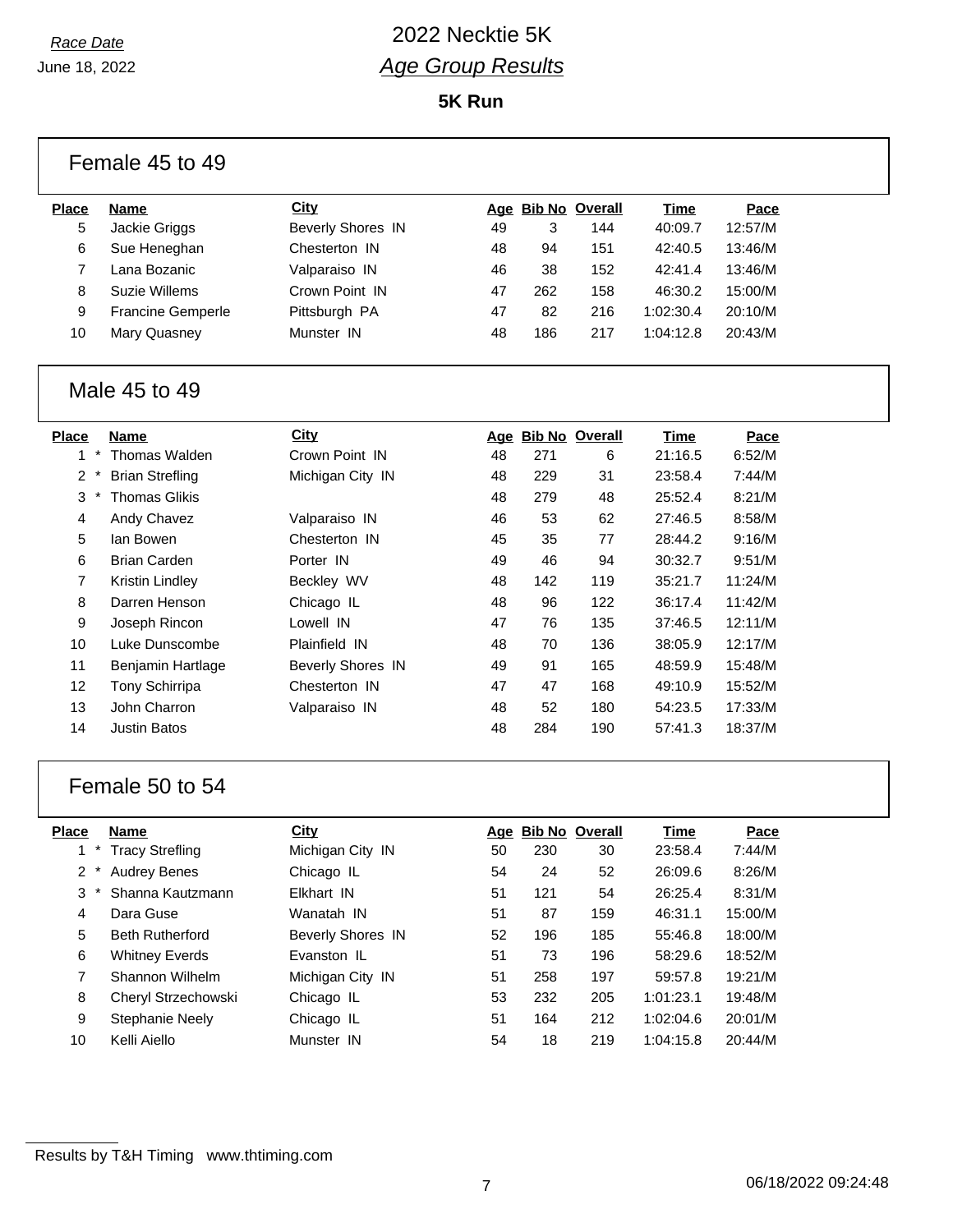**5K Run**

| Place | <b>Name</b>           | City           |    | Age Bib No Overall |     | Time    | Pace    |  |
|-------|-----------------------|----------------|----|--------------------|-----|---------|---------|--|
|       | Joel Andrade          | Valparaiso IN  | 52 | 19                 | 12  | 22:14.6 | 7:11/M  |  |
| $2^*$ | Lawrence Strzechowski | Chicago IL     | 50 | 234                | 24  | 23:52.4 | 7:42/M  |  |
| $3^*$ | <b>Timothy Guse</b>   | Wanatah IN     | 54 | 88                 | 35  | 24:39.9 | 7:57/M  |  |
| 4     | Jeff Sabella          | Chicago IL     | 52 | 198                | 47  | 25:34.1 | 8:15/M  |  |
| 5     | Juddson Lindley       | Beckley WV     | 52 | 141                | 125 | 36:45.5 | 11:51/M |  |
| 6     | Douglas Willems       | Crown Point IN | 51 | 260                | 138 | 38:24.7 | 12:23/M |  |
|       |                       |                |    |                    |     |         |         |  |

#### Female 55 to 59

| <b>Place</b> | <b>Name</b>          | City                     |    | Age Bib No Overall |     | <b>Time</b> | Pace    |
|--------------|----------------------|--------------------------|----|--------------------|-----|-------------|---------|
| $\star$<br>1 | Marie Kirchner       | Chesterton IN            | 57 | 275                | 36  | 24:44.8     | 7:59/M  |
| 2            | Susan Leonard        | Park Ridge IL            | 59 | 136                | 83  | 29:03.9     | 9:23/M  |
| 3<br>$\ast$  | Carla Powers         | Red Bank NJ              | 57 | 183                | 105 | 32:03.8     | 10:21/M |
| 4            | Mylese Tucker        | <b>Beverly Shores IN</b> | 57 | 5                  | 131 | 37:28.9     | 12:05/M |
| 5            | Joanna Connors       | <b>Beverly Shores IN</b> | 58 | 57                 | 160 | 47:24.6     | 15:18/M |
| 6            | Fay Booker           | <b>Beverly Shores IN</b> | 58 | 34                 | 182 | 54:55.7     | 17:43/M |
| 7            | Jackie Conrad        | <b>Beverly Shores IN</b> | 59 | 61                 | 186 | 56:32.4     | 18:14/M |
| 8            | Sonya Payton-Jackson | Hammond IN               | 56 | 175                | 191 | 58:01.1     | 18:43/M |
| 9            | Lajean Fant          | Hobart IN                | 56 | 74                 | 192 | 58:17.4     | 18:48/M |
| 10           | Lisa Sallwasser      | <b>Beverly Shores IN</b> | 58 | 201                | 210 | 1:02:02.5   | 20:01/M |
| 11           | Phyllis Lavine       | Washington DC            | 57 | 132                | 211 | 1:02:02.7   | 20:01/M |
| 12           | Theresa O'Neil       | <b>Beverly Shores IN</b> | 59 | 171                | 213 | 1:02:26.4   | 20:09/M |

#### Male 55 to 59

| <b>Place</b>   | <b>Name</b>              | City                     | Age | <b>Bib No Overall</b> |     | Time    | Pace    |
|----------------|--------------------------|--------------------------|-----|-----------------------|-----|---------|---------|
| $\ast$<br>1    | Turi Braun               | Shippensburg PA          | 56  | 39                    | 13  | 22:15.4 | 7:11/M  |
| $\overline{2}$ | <b>Greg Neff</b>         | Granger IN               | 58  | 165                   | 25  | 23:53.1 | 7:42/M  |
| 3              | <b>Brian Fudacz</b>      | Schererville IN          | 56  | 77                    | 27  | 23:55.3 | 7:43/M  |
| 4              | Jeffrey Lavine           | Washington DC            | 57  | 131                   | 29  | 23:56.9 | 7:44/M  |
| 5              | Paul Jankowski           | Valparaiso IN            | 55  | 108                   | 32  | 24:00.8 | 7:45/M  |
| 6              | <b>William Loftus</b>    |                          | 58  | 280                   | 39  | 25:04.8 | 8:05/M  |
| 7              | Kyle Johns               | Chestertonchesterton     | 57  | 110                   | 46  | 25:32.8 | 8:14/M  |
| 8              | Craig Benes              | Chicago IL               | 58  | 25                    | 49  | 25:56.3 | 8:22/M  |
| 9              | Tom Deyoung              | Oak Lawn IL              | 56  | 67                    | 59  | 27:24.7 | 8:51/M  |
| 10             | Tom Kaukialo             | Chicago IL               | 55  | 120                   | 71  | 28:14.9 | 9:07/M  |
| 11             | <b>Michael Connors</b>   | <b>Beverly Shores IN</b> | 55  | 58                    | 74  | 28:30.9 | 9:12/M  |
| 12             | David Spenny             | <b>Beverly Shores IN</b> | 59  | 228                   | 87  | 29:39.3 | 9:34/M  |
| 13             | <b>Fred Brandstrader</b> | <b>Beverly Shores IN</b> | 57  | 2                     | 120 | 35:42.5 | 11:31/M |
| 14             | Augusto Guevara          | Oak Park IL              | 56  | 86                    | 121 | 35:49.8 | 11:33/M |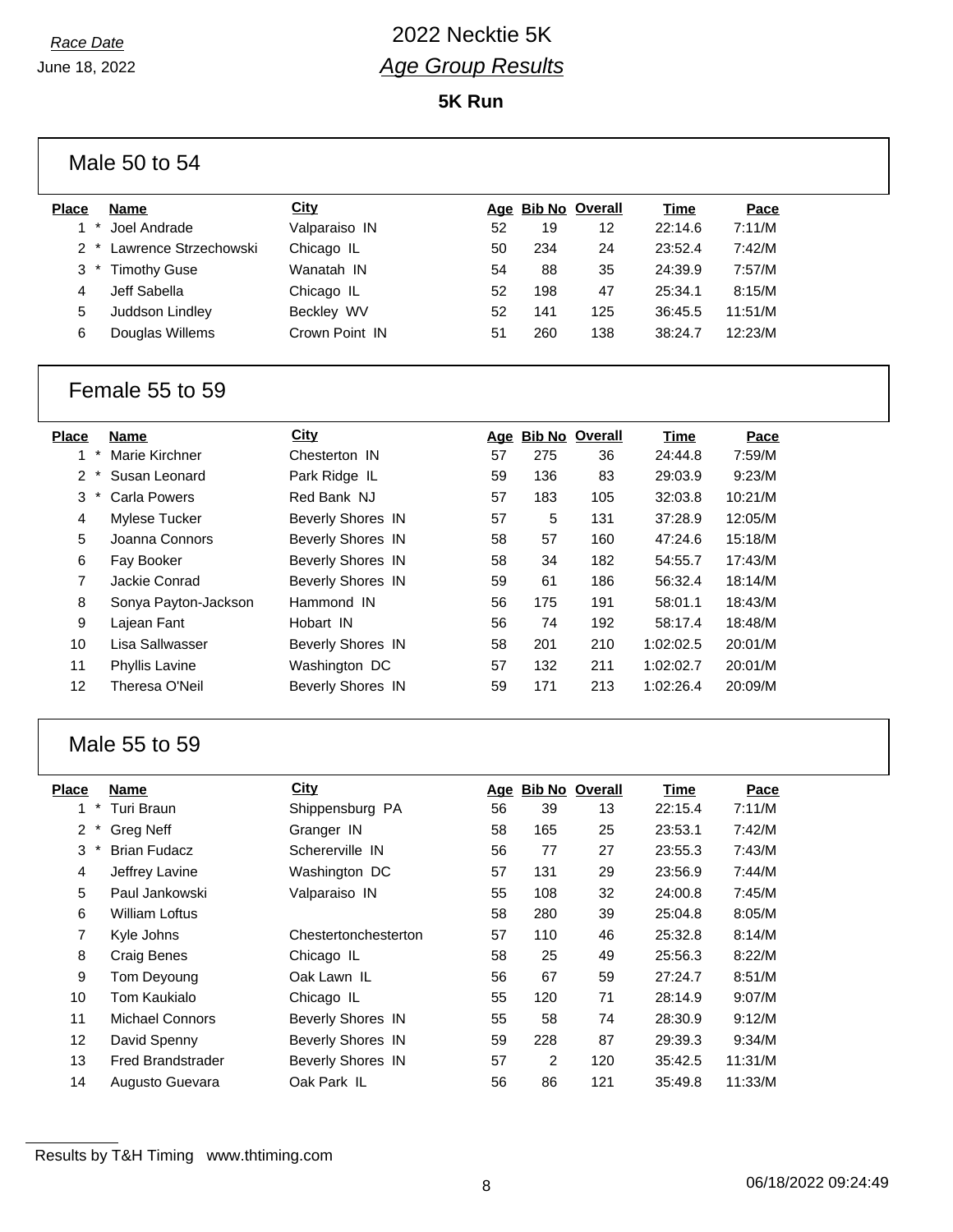### *Race Date* 2022 Necktie 5K *Age Group Results*

| Male 55 to 59            |                        |                          |    |                    |                    |             |         |  |
|--------------------------|------------------------|--------------------------|----|--------------------|--------------------|-------------|---------|--|
| <b>Place</b>             | <b>Name</b>            | City                     |    |                    | Age Bib No Overall | <b>Time</b> | Pace    |  |
| 15                       | <b>Bruce Reyes</b>     | <b>Beverly Shores IN</b> | 57 | 4                  | 134                | 37:45.5     | 12:11/M |  |
| 16                       | <b>Jim Bowers</b>      | La Porte IN              | 59 | 36                 | 156                | 43:50.6     | 14:09/M |  |
| 17                       | Jay Hennessey          | <b>Beverly Shores IN</b> | 59 | 95                 | 173                | 53:32.5     | 17:16/M |  |
| 18                       | Mark Dimascio          | St John IN               | 55 | 68                 | 218                | 1:04:15.1   | 20:44/M |  |
| 19                       | <b>Brian Quealy</b>    | <b>Beverly Shores IN</b> | 59 | 6                  | 226                | 1:05:47.1   | 21:13/M |  |
|                          | Female 60 to 64        |                          |    |                    |                    |             |         |  |
| <b>Place</b>             | <b>Name</b>            | City                     |    | Age Bib No Overall |                    | <b>Time</b> | Pace    |  |
| $1 *$                    | Annette Young          | <b>Beverly Shores IN</b> | 64 | 269                | 141                | 38:54.1     | 12:33/M |  |
| $\overline{2}$           | Susan Deems-Dluhy      | <b>Beverly Shores IN</b> | 62 | 66                 | 162                | 47:51.4     | 15:26/M |  |
| 3                        | Georgeanne Queally     | <b>Beverly Shores IN</b> | 60 | $\overline{7}$     | 225                | 1:05:45.3   | 21:13/M |  |
|                          | Male 60 to 64          |                          |    |                    |                    |             |         |  |
| <b>Place</b>             | <b>Name</b>            | <b>City</b>              |    |                    | Age Bib No Overall | Time        | Pace    |  |
| $^\star$<br>$\mathbf{1}$ | <b>William Leonard</b> | Park Ridge IL            | 63 | 137                | 45                 | 25:29.5     | 8:13/M  |  |
| $\ast$<br>$\overline{2}$ | James Somers           | Hobart IN                | 60 | 225                | 75                 | 28:35.9     | 9:14/M  |  |
| 3                        | <b>Paul Kleinaitis</b> | <b>Beverly Shores IN</b> | 63 | 128                | 79                 | 28:46.3     | 9:17/M  |  |
| 4                        | <b>Robert Wermers</b>  | Crown Point IN           | 62 | 256                | 84                 | 29:22.6     | 9:29/M  |  |
| 5                        | <b>Scott Thiems</b>    | Indianapolis IN          | 61 | 245                | 93                 | 30:25.4     | 9:49/M  |  |
| 6                        | Dan Kalinowski         | Highland IN              | 62 | 112                | 103                | 31:46.8     | 10:15/M |  |
| 7                        | Thomas Linden          | Chicago IL               | 64 | 138                | 130                | 37:12.8     | 12:00/M |  |
| 8                        | Rob Lines              | Valparaiso IN            | 60 | 145                | 157                | 45:37.8     | 14:43/M |  |
| 9                        | George Dluhy           | Riverside IL             | 64 | 69                 | 163                | 47:51.9     | 15:26/M |  |
| 10                       | David Pizza            | <b>Beverly Shores IN</b> | 60 | 178                | 179                | 54:14.7     | 17:30/M |  |
| 11                       | John Avila             | Michigan City IN         | 61 | 21                 | 198                | 59:57.8     | 19:21/M |  |
| Female 65 to 69          |                        |                          |    |                    |                    |             |         |  |
| <b>Place</b>             | <b>Name</b>            | City                     |    | Age Bib No Overall |                    | <b>Time</b> | Pace    |  |
| 1                        | Kathy Hilbrich         | Chesterton IN            | 68 | 99                 | 97                 | 30:41.6     | 9:54/M  |  |
| $\overline{2}$           | Martha Kearney         | Chesterton IN            | 69 | 122                | 106                | 32:34.3     | 10:30/M |  |
| 3                        | Janet Hoffman          | Frankton IN              | 66 | 102                | 155                | 43:07.1     | 13:55/M |  |
| 4                        | Susan Yadron           | Palatine IL              | 68 | 267                | 207                | 1:01:27.3   | 19:49/M |  |
| 5                        | Susan Mazeika          | Darien IL                | 67 | 151                | 222                | 1:04:37.6   | 20:51/M |  |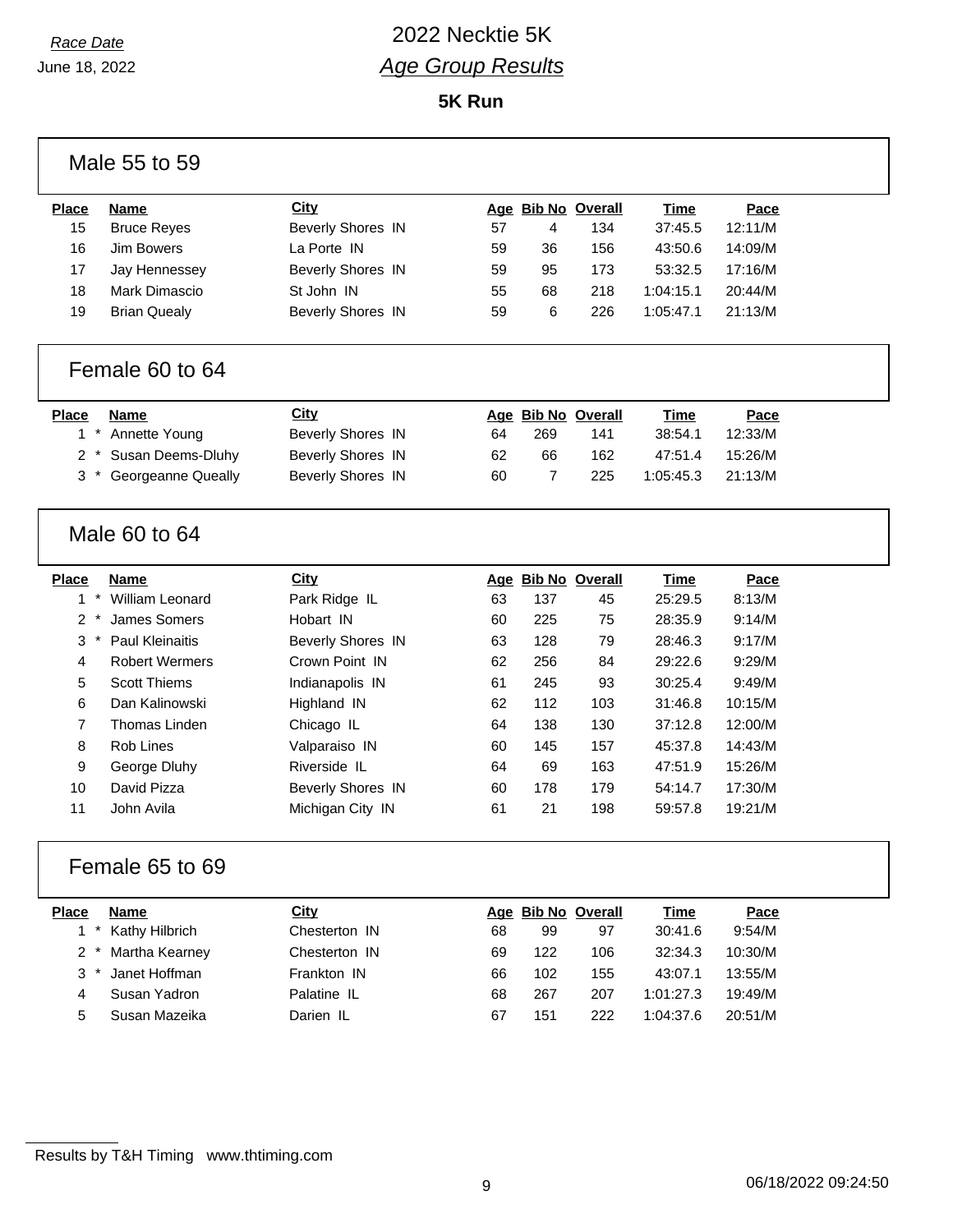## *Race Date* 2022 Necktie 5K *Age Group Results*

| Male 65 to 69                                         |                          |    |                           |     |                   |                        |
|-------------------------------------------------------|--------------------------|----|---------------------------|-----|-------------------|------------------------|
| <b>Place</b><br><b>Name</b>                           | <b>City</b>              |    | Age Bib No Overall        |     | Time              | Pace                   |
| $1 *$<br><b>Brian Chorba</b>                          | Valparaiso IN            | 66 | 56                        | 18  | 22:51.6           | 7:22/M                 |
| James Hoffman<br>$2^*$                                | Frankton IN              | 66 | 101                       | 53  | 26:20.4           | 8:30/M                 |
| 3<br><b>Ted Tolish</b>                                | <b>Beverly Shores IN</b> | 65 | 249                       | 102 | 31:16.5           | 10:05/M                |
| 4<br>Robert Hope                                      | Oak Park IL              | 65 | 103                       | 108 | 32:57.1           | 10:38/M                |
| <b>Brian O'Neil</b><br>5                              | <b>Beverly Shores IN</b> | 67 | 170                       | 123 | 36:17.5           | 11:42/M                |
| <b>Rick Price</b><br>6                                | Valparaiso IN            | 66 | 184                       | 143 | 39:18.4           | 12:41/M                |
| $\overline{7}$<br>Doug Wiese                          | Westville IN             | 68 | 257                       | 164 | 48:49.2           | 15:45/M                |
| 8<br>James Hoey                                       | <b>Beverly Shores IN</b> | 69 | 100                       | 172 | 52:59.1           | 17:06/M                |
| 9<br>Robert Young                                     | Beverly Shores IN        | 65 | 270                       | 174 | 53:33.6           | 17:17/M                |
| Dean Conrad<br>10                                     | Beverly Shores IN        | 65 | 59                        | 187 | 56:45.4           | 18:19/M                |
| 11<br>Paul Yadron                                     | Long Beach IN            | 68 | 266                       | 208 | 1:01:33.1         | 19:51/M                |
| 12<br>John Mazeika                                    | Darien IL                | 68 | 149                       | 223 | 1:04:38.8         | 20:51/M                |
| Female 70 to 74                                       |                          |    |                           |     |                   |                        |
| <b>Place</b><br><b>Name</b>                           | <b>City</b>              |    | Age Bib No Overall        |     | <b>Time</b>       | Pace                   |
| $1*$<br>Elizabeth Reidy                               | Chicago IL               | 72 | 188                       | 169 | 50:49.5           | 16:24/M                |
| Male 70 to 74                                         |                          |    |                           |     |                   |                        |
| <b>Place</b><br><b>Name</b>                           | <b>City</b>              |    | Age Bib No Overall        |     | <b>Time</b>       | Pace                   |
| $1 *$<br><b>Steve Kearney</b>                         | Chesterton IN            | 73 | 123                       | 61  | 27:40.8           | 8:56/M                 |
| Patrick Schreiber<br>$2 *$                            | Hammond IN               | 70 | 210                       | 104 | 31:57.4           | 10:19/M                |
| 3<br>David Appel                                      | Westvilleville IN        | 71 | 20                        | 109 | 33:26.1           | 10:47/M                |
| Tom Keefe<br>4                                        | Homer Glen IL            | 70 | 124                       | 116 | 34:21.3           | 11:05/M                |
| 5<br>Dan Reidy                                        | Chicago IL               | 72 | 187                       | 170 | 50:49.8           | 16:24/M                |
| Female 75 to 79                                       |                          |    |                           |     |                   |                        |
| <b>Name</b><br><b>Place</b>                           | <b>City</b>              |    | Age Bib No Overall        |     | <b>Time</b>       | Pace                   |
| 1 * Ruth Graff                                        | Chicago IL               | 75 | 83                        | 140 | 38:53.8           | 12:33/M                |
| Male 75 to 79                                         |                          |    |                           |     |                   |                        |
| <b>Place</b><br><b>Name</b><br>David Gemperle<br>$1*$ | <b>City</b>              | 77 | Age Bib No Overall<br>276 | 215 | Time<br>1:02:28.8 | <b>Pace</b><br>20:09/M |